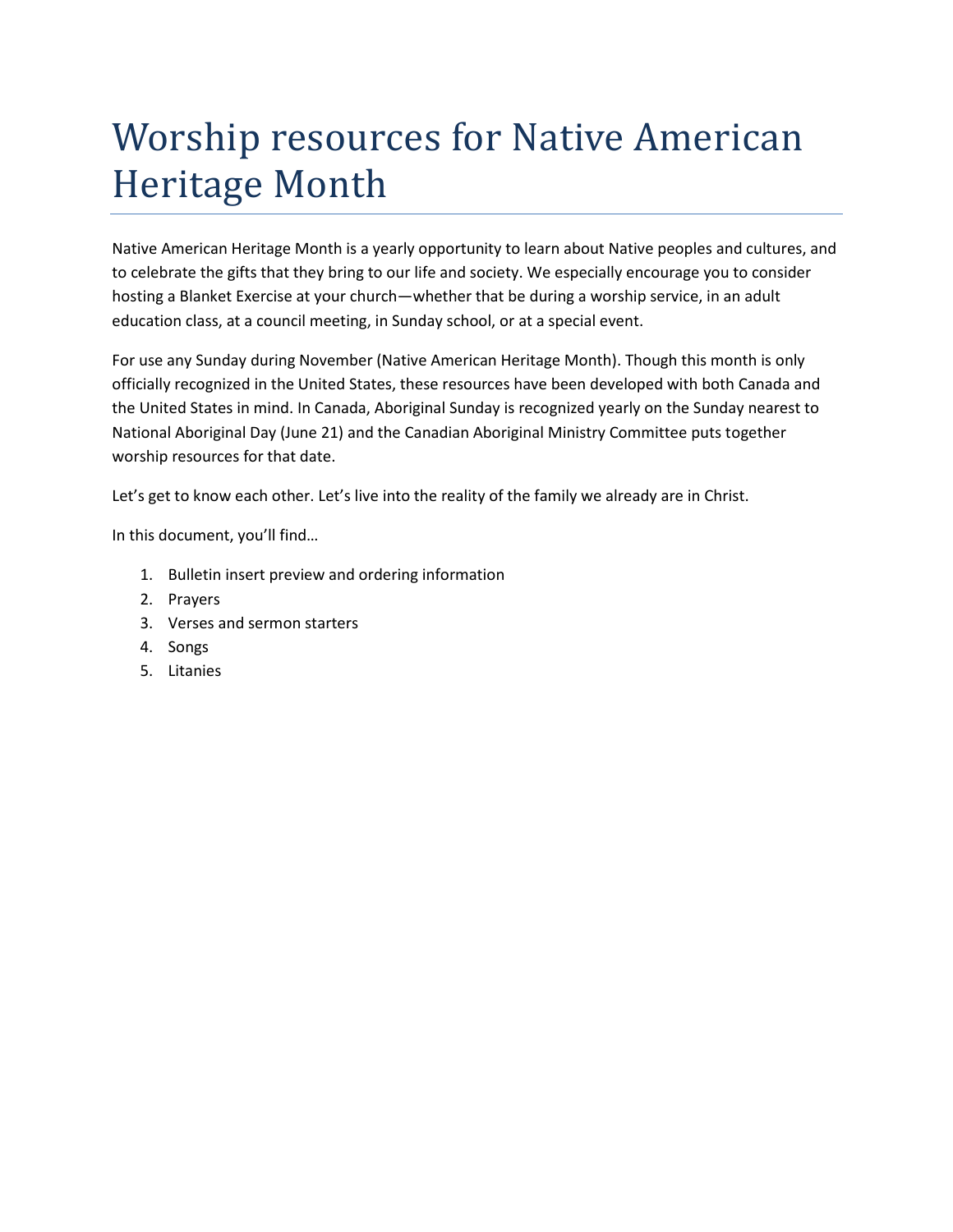# **1. Bulletin insert**



Link to order bulletin insert through Faith Alive: [http://www.faithaliveresources.org/Products/825005/native-american](http://www.faithaliveresources.org/Products/825005/native-american-heritage-month-bulletin-insert.aspx?bCategory=CRRR)[heritage-month-bulletin-insert.aspx?bCategory=CRRR](http://www.faithaliveresources.org/Products/825005/native-american-heritage-month-bulletin-insert.aspx?bCategory=CRRR)

(Or searc[h www.faithaliveresources.org](http://www.faithaliveresources.org/) for Native American Heritage Month)

# **2. Prayers**

## Gathering Prayer

Creator God, Lord of all nations and tribes, we come before You today to offer our thanks and praise for Your forgiveness through Your Son, Jesus Christ, our Lord, through Whom we have the promise of eternal life in Your heavenly Kingdom. Teach us, as we live out our lives on this side of eternity, to act justly and with love and mercy toward others in light of Your Holy Word. Help us to bear witness to the Gospel of Jesus Christ to all our brothers and sisters, that all peoples everywhere may believe. In Jesus' name we pray, Amen.

Taken from: *Lutheran Indian Ministries*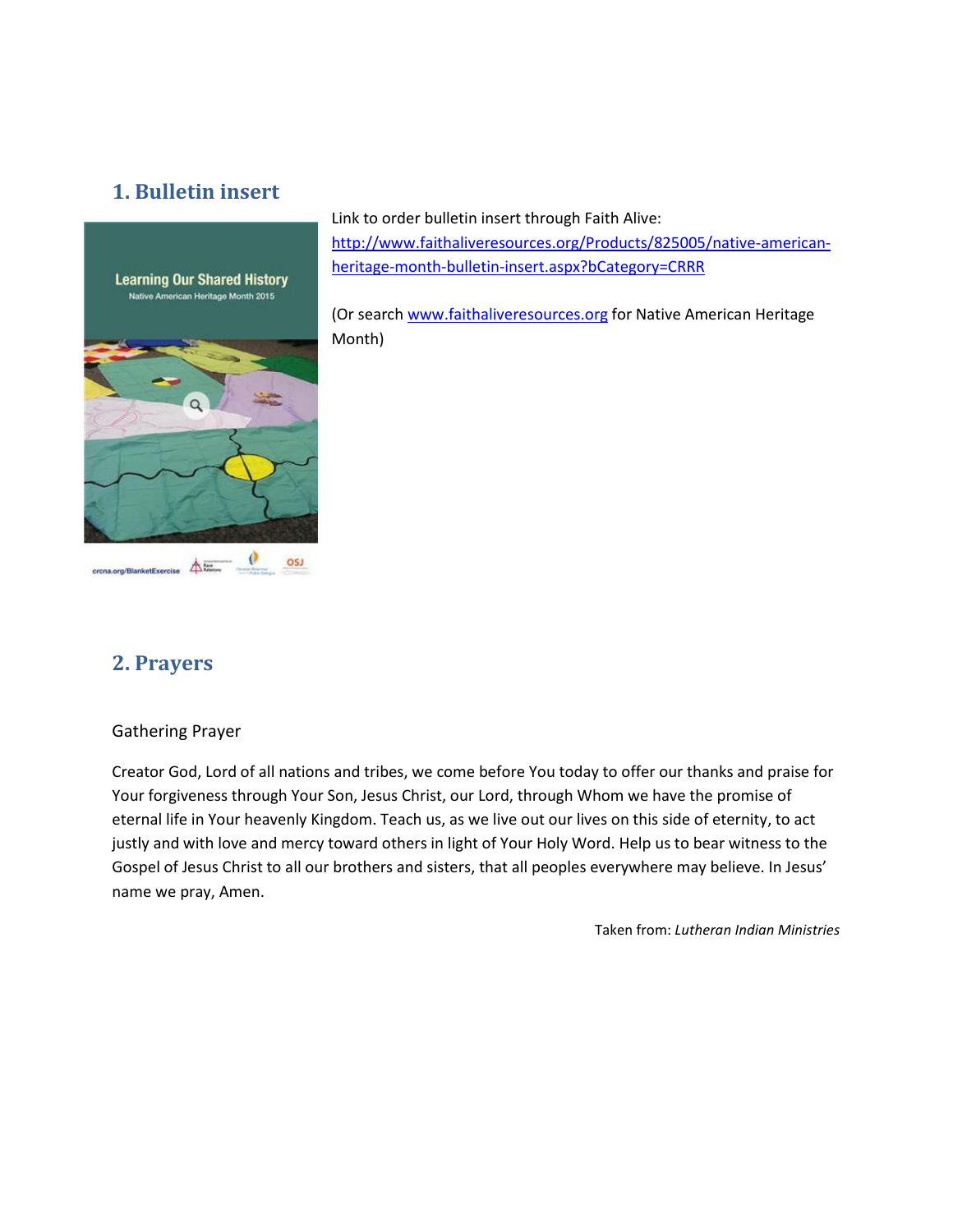## **The Lord's Prayer**

| BÓHÓLNIIHII BISODIZIN: In Navajo                               | THE LORD'S PRAYER: In English                           |
|----------------------------------------------------------------|---------------------------------------------------------|
| <b>Matthew 6:9-13</b>                                          | <b>Matthew 6:9-13</b>                                   |
| NihiTaa' yá'aashdi honílóoni,                                  | Our Father who art in heaven,                           |
| Nízhi' ayóo diyin.                                             | Hallowed be Thy name.                                   |
| Bee níhólnííhígíí nihaayínílá,                                 | Thy kingdom come,                                       |
| Bee íínínízinígíí bidá diilnííł                                | Thy will be done,                                       |
| Nahasdzáán bikáa'gi,                                           | On earth,                                               |
| Yá' aashdi át'éhígíí át'áo.                                    | As it is in heaven.                                     |
| Dííjí bááh hináanii bee nihik'ijidíídliił.                     | Give us this day our daily bread.                       |
| Nihaah hadaaz'áhígíí nihaah hayííł áhígíí baa<br>nídidiit'ááł. | And forgive us our debts,<br>as we forgive our debtors. |
| Anót'ááh bits'áájj' nihíílóós,                                 | And lead us not into temptation,                        |
| Áko doo yá' áshóonii nihá bich'áá sínízí:                      | But deliver us from evil:                               |
| Háálá t' áá ałtsoní bee nóhólnííh,                             | For thine is the kingdom,                               |
| Dóó aláadi nidziil, dóó aláadi<br>naadahwii'niih,              | And the power, and the glory,                           |
| Hool'áágóó t'áá ákót' éidoo. Amen.                             | Forever, Amen.                                          |

Taken from: *Lutheran Indian Ministries*

## **Prayer of Indigenous Peoples, Refugees, Immigrants, and Pilgrims**

Triune God Father, Son, and Holy Spirit, We come before you As many parts of a single body; People drawn from every tribe, Every nation, every language; Some indigenous – peoples of the land; Some refugees, immigrants, pilgrims – people on the move; Some hosts, some guests; All of us searching for an eternal place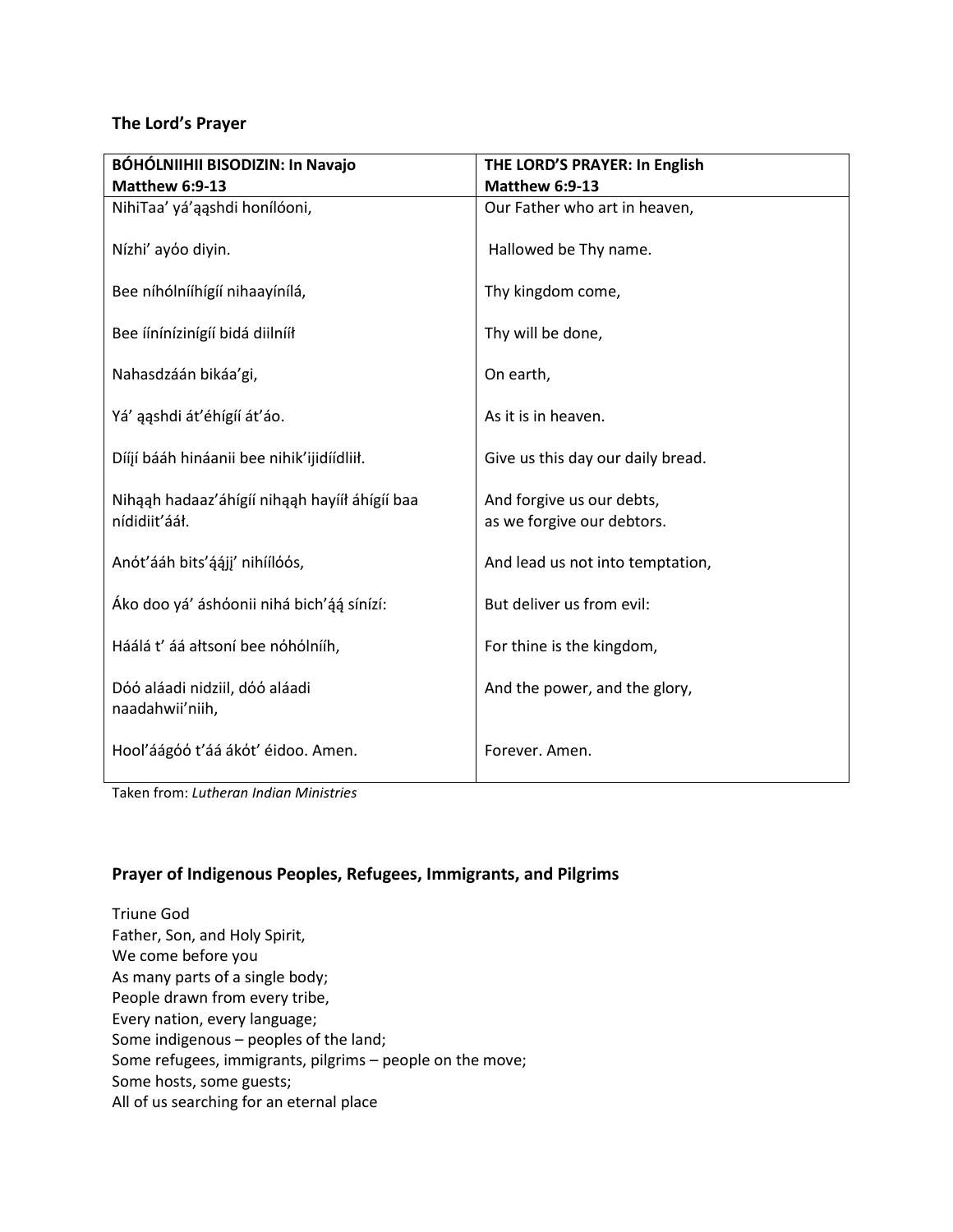Where we can belong.

Creator, forgive us. The earth is yours and everything that is in it. But we forget. In our arrogance we think we own it. In our greed we think we can steal it. In our ignorance we worship it. In our thoughtlessness we destroy it. We forget that you created it To bring praise and joy to you. That you gave it as a gift, for us to steward, For us to enjoy, For us to see more clearly Your beauty and your majesty.

Jesus, save us. We wait for your kingdom. We long for your throne. We hunger for your reconciliation, For that day when people, from every tribe And every tongue will gather Around you and sing your praises.

Holy Spirit, teach us. Help us to remember that the body Is made up of many parts; Each one unique and every one necessary. Teach us to embrace the discomfort That comes from our diversity And to celebrate the fact that we are unified, Not through our sameness, But through the blood of our Lord And Savior Jesus Christ.

**Triune God, we love you. Your creation is beautiful. Your salvation is merciful. And your wisdom is beyond compare. We pray this all in Jesus' name. Amen.**

Taken from: *Lift Up Your Hearts, CRCNA*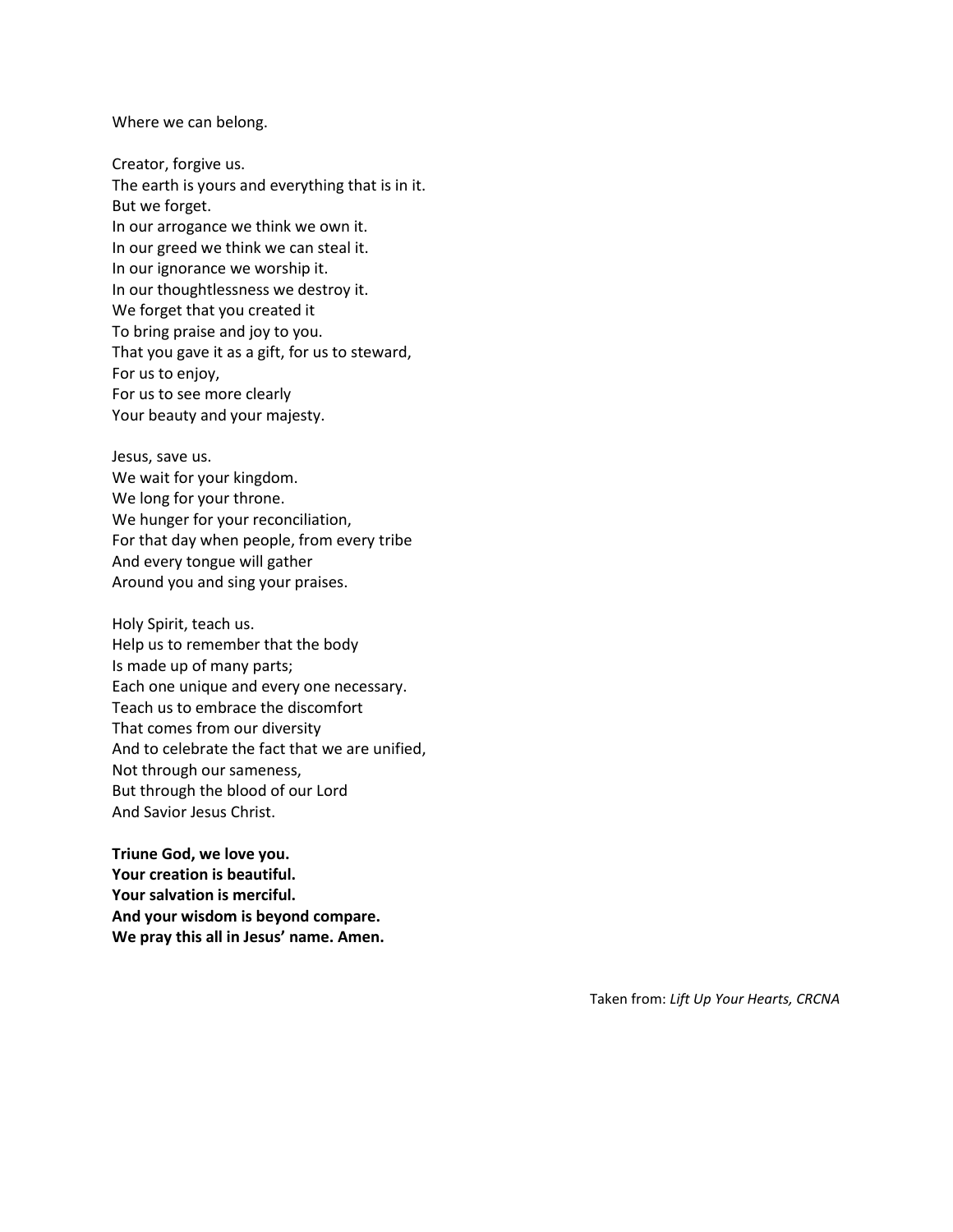## **The Gathering Psalm of Praise**

Psalm 51:15, 11-13

Open my lips, O Lord, **and my mouth shall proclaim your praise.** Create in me a clean heart, O God, **and renew a right spirit within me.** Cast me not away from your presence **and take not your Holy Spirit from me.** Give me the joy of your saving help again**, and sustain me with yourbountiful Spirit.** Glory to the Father, and to the Son, and to the Holy Spirit: **as it was in the beginning, is now, and will be forever. Amen.**

Taken from: *Episcopal Church*

# **3. Verses and sermon starters**

## **2 Corinthians 5:16, 18-19**

"So from now on we regard no one from a worldly point of view. Though we once regarded Christ in this way, we do so no longer. Therefore, if anyone is in Christ, the new creation has come: The old has gone, the new is here! All this is from God, who reconciled us to himself through Christ and gave us the ministry of reconciliation: that God was reconciling the world to himself in Christ, not counting people's sins against them. And he has committed to us the message of reconciliation."

## Preaching comments…

What does it mean to stop regarding all people from a worldly point of view? Consider the perception that followers had of Jesus during his ministry, during his death, and after his resurrection. Whatever it means to have a "worldly" perception of another person, the peak of the "worldly" perception of Jesus had to have been while he was dead. Obviously, while Jesus was dead there would have been disappointment, pain, attempts to draw conclusions about who he was, what he said, and why it failed, plus the other typical gossip that happens about entire people groups while they are in misery. This is what it means to regard someone from a worldly point of view.

Because of the resurrection Jesus' followers saw him in a new way. Now expectations of who Jesus was included sayings like, "beyond anything we can ask or imagine." This is what it means to "do so no longer." We are to recognize that, though individuals and even entire cultures have been brought down by various forms of dealing and receiving death, in Christ every one of these people is a new creation full of unimaginable expectations.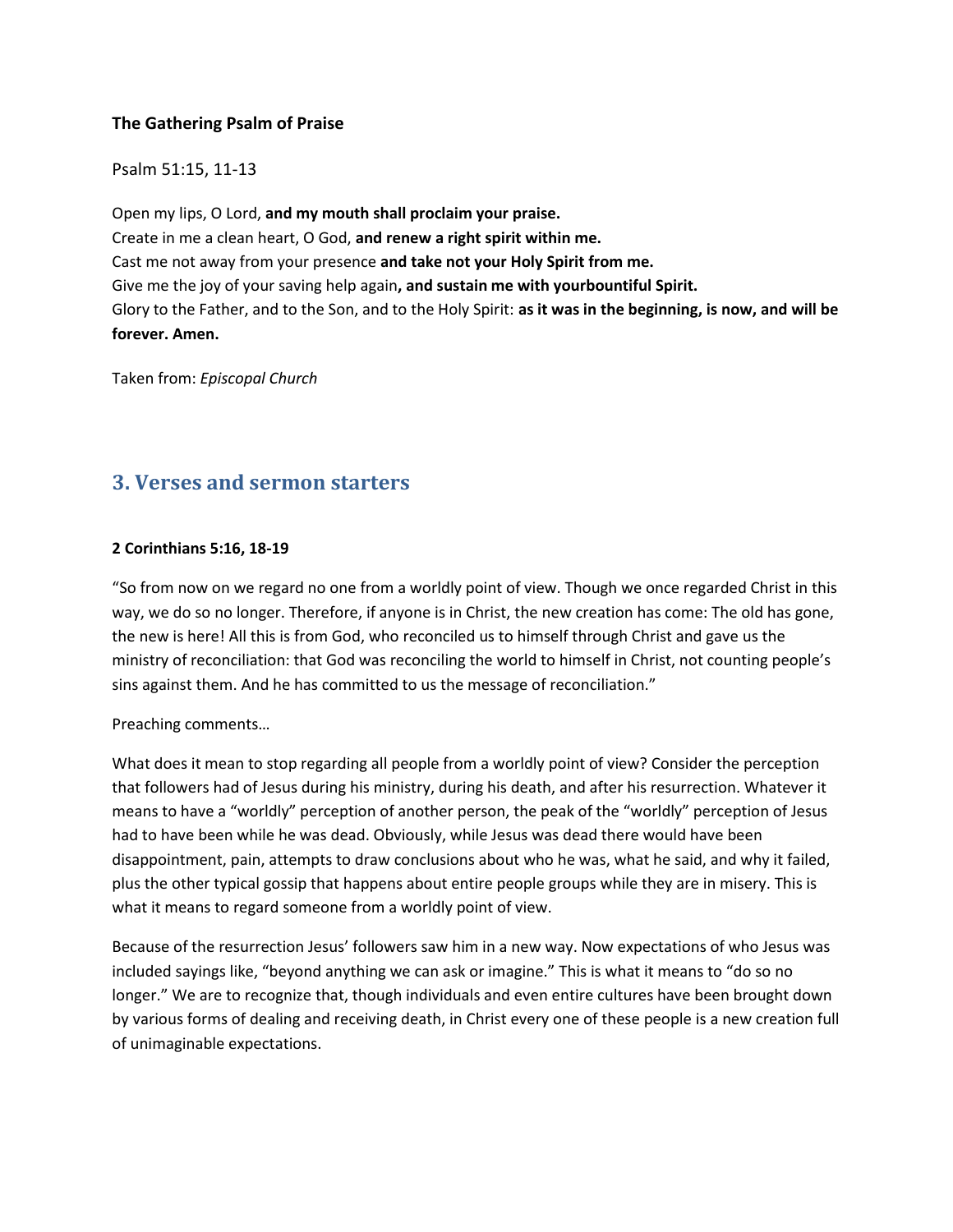#### **Hebrews 12:14**

"Make every effort to live in peace with everyone and to be holy; without holiness no one will see the Lord."

Preaching comments…

Peace goes beyond the status quo. Quiet among the discontent is not a sign of peace. Failing schools, broken treaties, and racial slurs are not signs of peace. We cannot claim to be living up to the call of peace until every effort is made to see every barrier to human flourishing removed. To put all of our energy and investments towards peace is the ultimate sign of Christ in us and Christ's reign over heaven and earth.

## **4. Songs**

## **Unity:**

-Christian Hearts in Love United (LUYH #727)- [audio file](http://liftupyourheartshymnal.org/sites/default/files/song-audio/Christian%20Hearts%20in%20Love%20United.mp3)

-Help Us Accept Each Other (LUYH #318)

-For the Healing of the Nations (LUYH #289)

-Here From All Nations (LUYH #490)- [audio file](http://liftupyourheartshymnal.org/sites/default/files/song-audio/PAS_95G-1_0.mp3)

-Go Now in Peace (LUYH #950)- [audio file](http://liftupyourheartshymnal.org/sites/default/files/song-audio/950%20Go%20Now%20In%20Peace.mp3)

#### **Lament:**

- -God Be Merciful to Me (LUYH #623)- [audio file](http://liftupyourheartshymnal.org/sites/default/files/song-audio/623%20God%2C%20Be%20Merciful%20to%20Me_0.mp3)
- -O When Will We See Justice Done (LUYH #650)- [audio file](http://liftupyourheartshymnal.org/sites/default/files/song-audio/PAS_60A-1.mp3)

#### **Going out to do justice:**

-Let Justice Flow Down (LUYH #295)- [audio file](http://liftupyourheartshymnal.org/sites/default/files/song-audio/295%20Let%20Justice%20Flow.mp3)

-Take My Life and Let it Be (LUYH #863)

-Ahead of Us a Race to Run (LUYH #870)- [audio file](http://liftupyourheartshymnal.org/sites/default/files/song-audio/PAS_138A-1_0.mp3)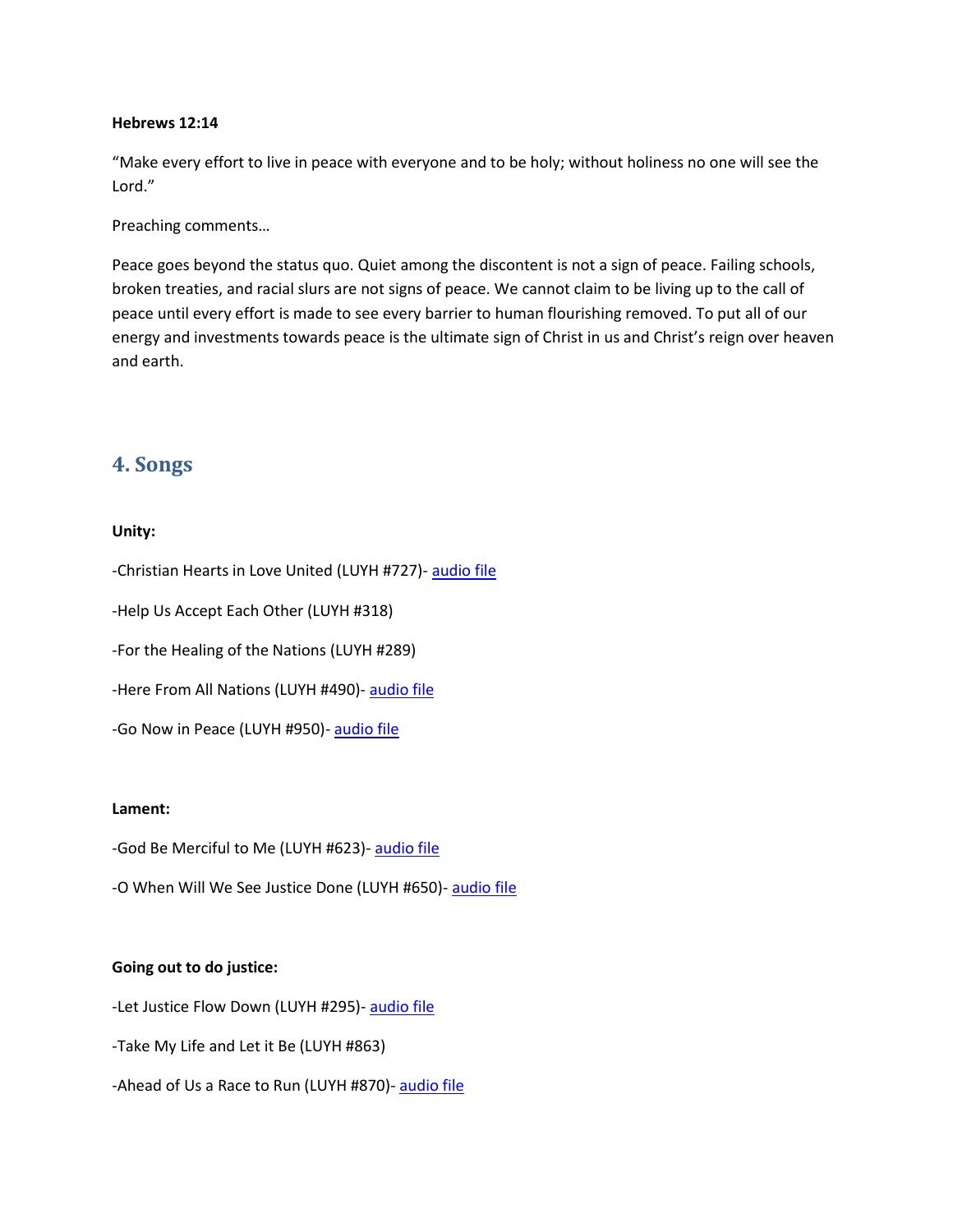#### **Creation:**

-Let all things now living (LUYH #5)- [audio file](http://liftupyourheartshymnal.org/sites/default/files/song-audio/5%20Let%20All%20Things%20Now%20Living.mp3)

-Touch the Earth Lightly (LUYH #18)

## **5. Litanies**

## **a. Litany for Aboriginal Sunday 2015**

Based on the Belhar Confession All Scripture passages taken from The Message

## **Reader One:**

In Ephesians 2:16-18 we read, Christ brought us together through his death on the cross. The Cross got us to embrace, and that was the end of the hostility. Christ came and preached peace to you outsiders and peace to us insiders. He treated us as equals, and so made us equals. Through him we both share the same Spirit and have equal access to the Father.

**Reader Two:** Because of what Christ has done, **we believe** that God doesn't just call us to talk about reconciliation, but to do something about it. **We believe** that Christ's work of reconciliation is made manifest in the church as the community of believers. **We believe** that unity is, therefore, both a gift and an obligation for the church of Jesus Christ. **We believe** that this unity must become visible so that the world may believe that separation, enmity and hatred between people and groups is sin which Christ has already conquered, and accordingly that anything which threatens this unity may have no place in the church and must be resisted. **We believe** that God has entrusted the church with the message of reconciliation in and through Jesus Christ, that the church is called to be the salt of the earth and the light of the world, that the church is called blessed because it is a peacemaker, that the church is witness both by word and by deed to the new heaven and the new earth in which righteousness dwells.

## **Reader One:**

2 Cor. 5 says: God put the world square with himself through the Messiah, giving the world a fresh start by offering forgiveness of sins. God has given us the task of telling everyone what he is doing. We're Christ's representatives. God uses us to persuade men and women to drop their differences and enter into God's work of making things right between them. We're speaking for Christ himself now: Become friends with God; he's already a friend with you.

**ALL:**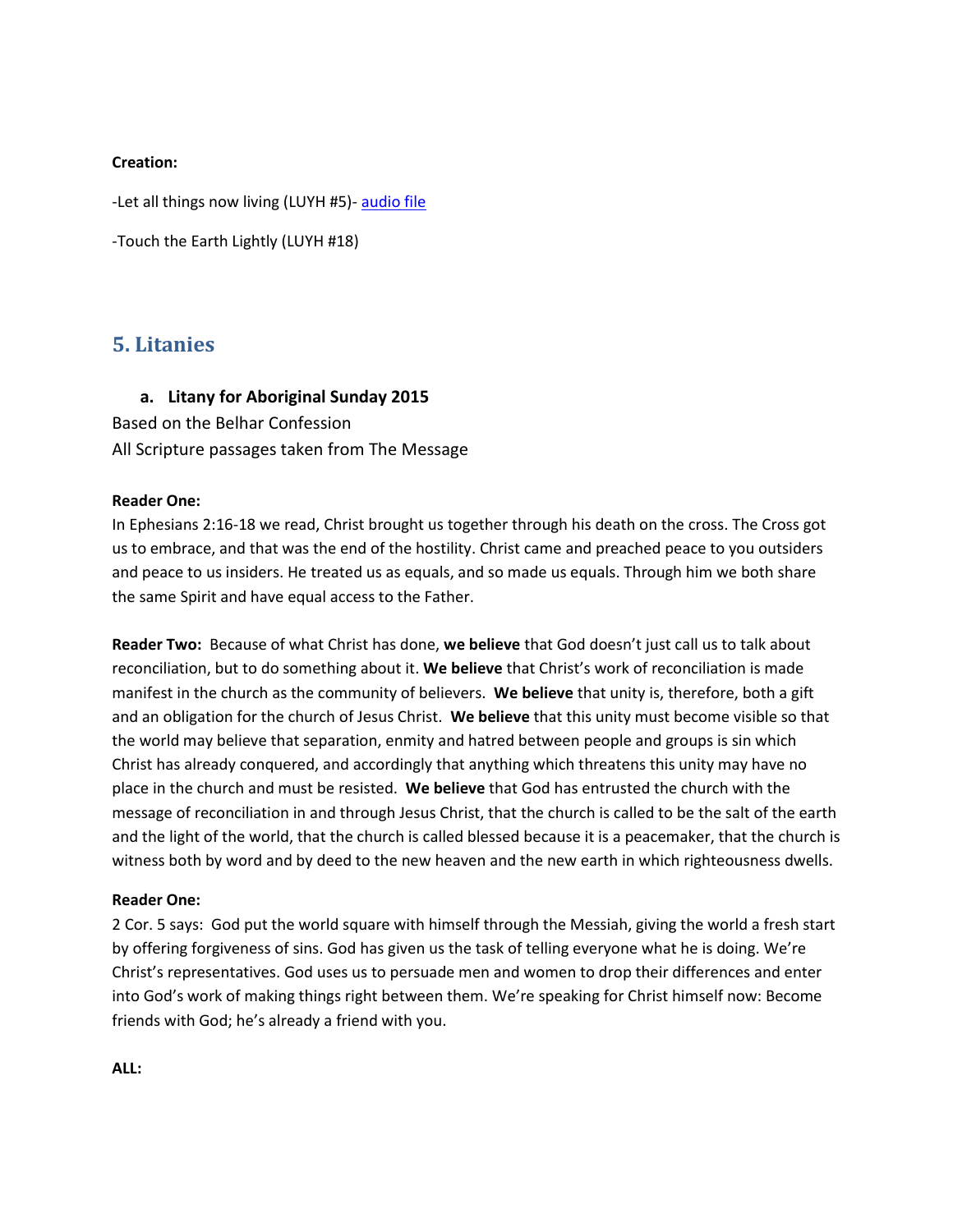**We believe** that the church must stand where the Lord stands, namely against injustice and with the wronged. **We believe** that this means that we stand with those who are hurting, oppressed, and experience injustice whether or not we feel like we carry the blame or fault for it. **We believe** that the church must work intentionally, as a God-appointed role, against any form of injustice, so that justice may roll down like waters, and righteousness like an ever-flowing stream. **I believe** that, in obedience to Jesus Christ, its only head, the church is called to confess and to do all these things, even though the authorities and human laws might forbid them and punishment and suffering be the consequence. **Jesus is Lord. To the one and only God, Father, Son and Holy Spirit, be the honor and the glory for ever and ever.**

Written by the Canadian Aboriginal Ministry Committee

## **b. First Nations traditional teachings litany**

The values summarized in this litany are considered to be the most important teachings to all nations. It is wisdom to be followed in relationships between individuals, family and the community. They are the Traditional First Nations Code of Ethics.

- **Leader:** Give thanks to the Creator each morning upon rising and each evening before sleeping. Seek the courage and strength to be a better person.
- **Congregation:** Rejoice always, pray without ceasing, give thanks in all circumstances; 1 Thessalonians 5:16-18a
- **Leader:** Showing respect is a basic law of life.
- **Congregation:** Show proper respect to everyone, love your fellow believers, fear God, honour the emperor. 1 Peter 2:17
- **Leader:** Respect the wisdom of people in council. Once you give an idea it no longer belongs to you – it belongs to everyone.
- **Congregation:** Everyone must obey state authorities, because no authority exists without God's permission, and the existing authorities have been put there by God. Romans 13:1
- **Leader:** Be truthful at all times.
- **Congregation:** These are the things you should do: Speak the truth to one another. In the courts give real justice-the kind that brings peace. Zec 8:16
- **Leader:** Always treat your guests with honour and consideration.
- **Congregation:** In everything do to others as you would have them do to you; Matthew 7:12
- **Leader:** The hurt of one is the hurt of all. The honour of one is the honour of all.